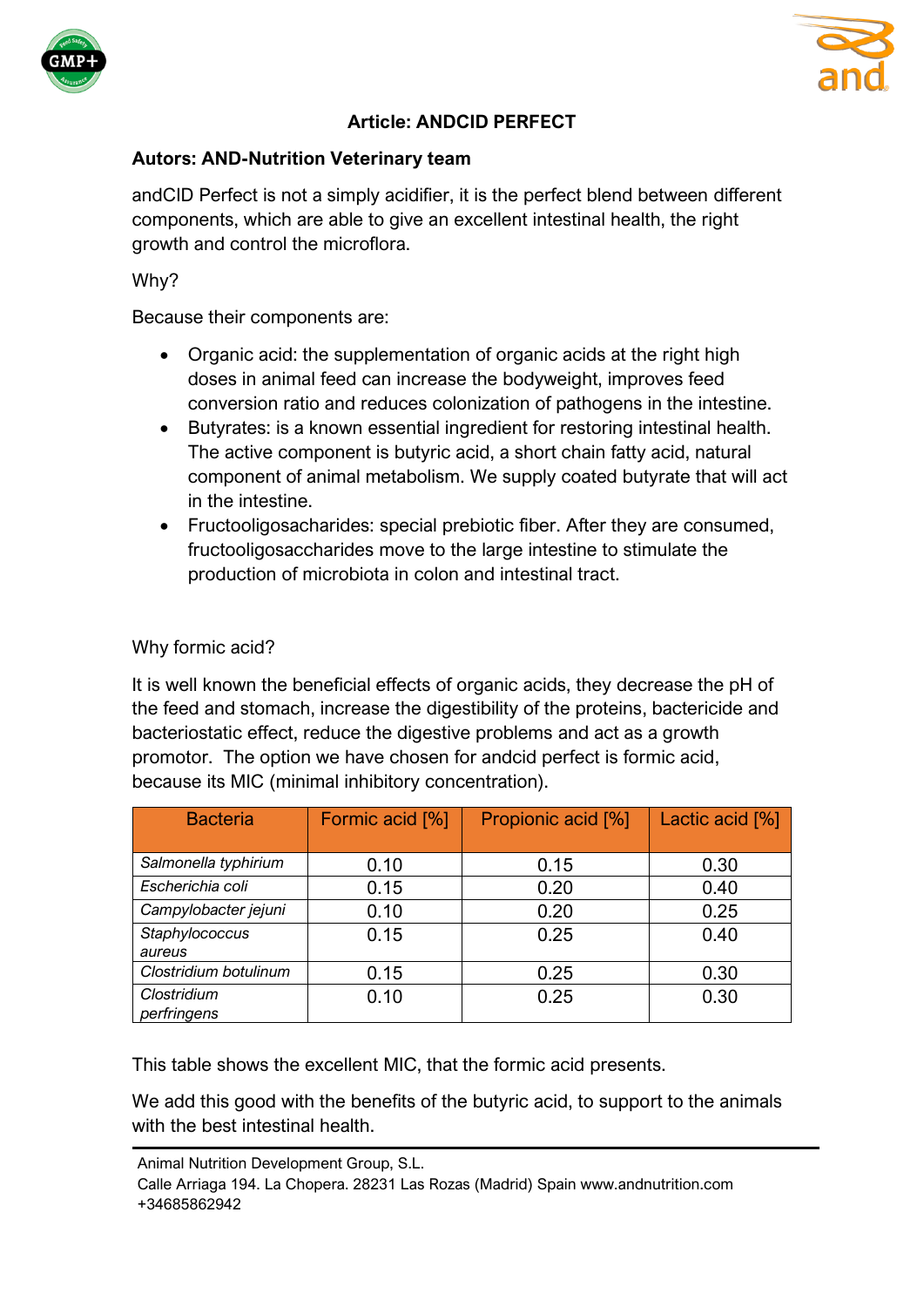



Some effects of the butyric acid:

- Increases feed intake.
- Increases the action of all the enzymes throughout the digestive tract.
- Improves the villi health, that could be damaged after weaning or stressful situations, not also in its size, but also in the junction of the cells in the intestinal walls.
- Increase the absorption of nutrients.
- Increases development of beneficial intestinal flora, and inhibit the growth of pathogenic bacteria and fungi (prebiotic effect).
- Natural source of energy for intestinal cells.

And to support the good effects of the combination of formic acid and butyrate, we add the benefits of the a prebiotic fiber, the fructooligosacharides, well known as FOS. Our FOS come from natural sources.

Reduction of the intestinal pH has been shown in case of FOS administration. Also the increase the number of good microflora as *Lactobacillus and Bifidobacterium,* and reduces the number of dangerous pathogens, such as *Salmonella* and *Campylobacter.*

# **HOW TO USE ANDCID PERFECT?**

| <b>Animals</b>                    | In Feed     |  |
|-----------------------------------|-------------|--|
| Piglets 6-11 kg                   | $3-5$ kg/Tm |  |
| Piglets 11-25 kg                  | $2-4$ kg/Tm |  |
| Fattening pigs (>25Kg)            | $1-2$ kg/Tm |  |
| <b>Broilers</b>                   | $1-2$ kg/Tm |  |
| Layers                            | 2 kg/Tm     |  |
| Layers (>350 days, to improve egg | 4 kg/Tm     |  |
| quality)                          |             |  |

## **In Practice:**

For Broilers, turkeys and other birds:

- 1. Reduce/remove the digestive disorders. Reduce the % of wet beds.
- 2. Increase the growth. Reduce the Feed conversion ratio.
- 3. Reduce the number of antibiotic treatments.

Animal Nutrition Development Group, S.L.

Calle Arriaga 194. La Chopera. 28231 Las Rozas (Madrid) Spain [www.andnutrition.com](http://www.andnutrition.com/) +34685862942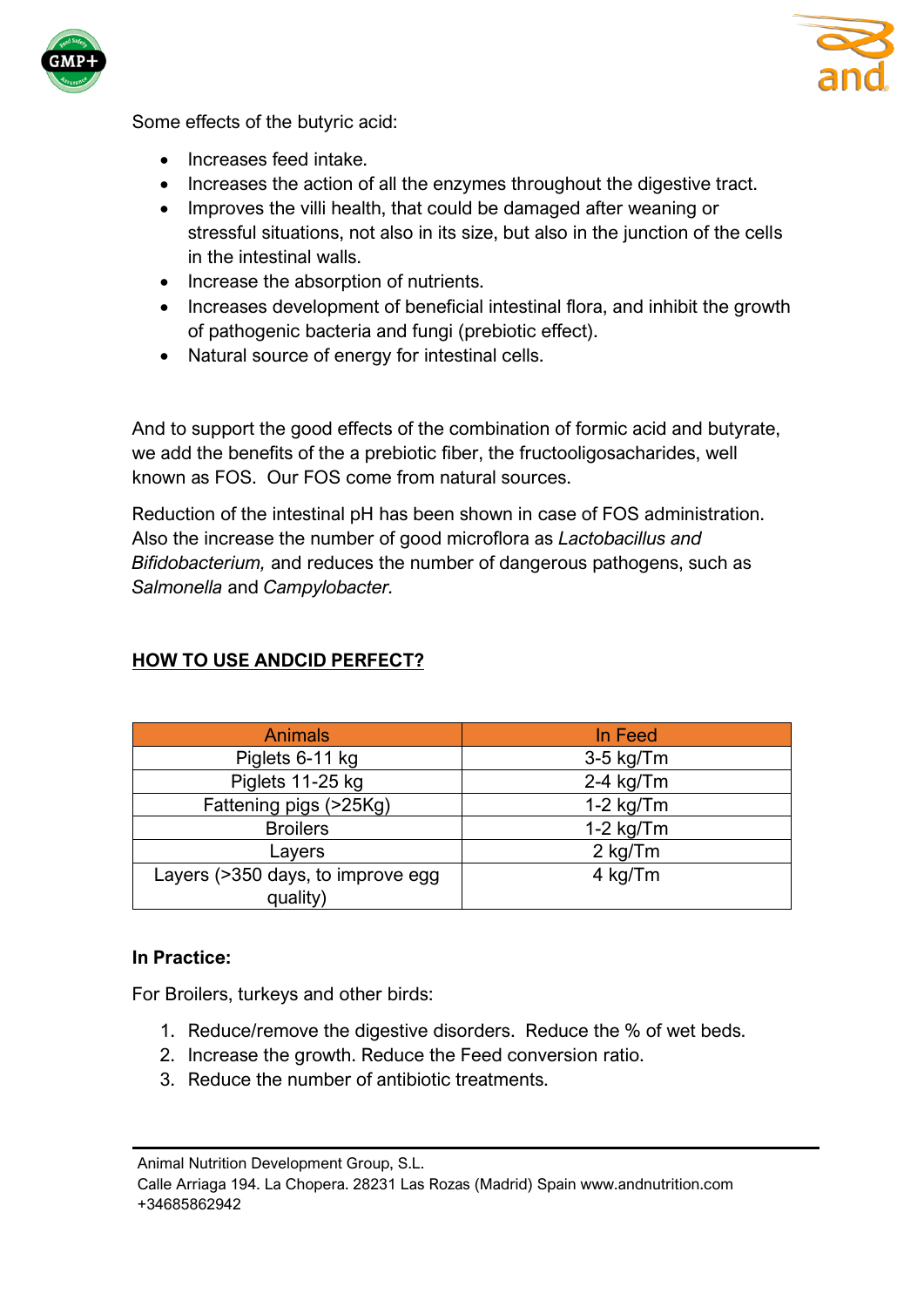



## For Layers:

- 1. Reduce the intestinal disorders. Reduce the % wet beds.
- 2. Increase the egg production
- 3. Decrease the broken eggs.
- 4. Increase the quality of the egg shell.

## For piglets:

- 1. Reduce/remove the intestinal disorders.
- 2. Increase the growth. Reduce the feed conversión ratio.
- 3. Decrease the use of antibiotics.

For fattening pigs and sows:

- 1. Reduce/remove the deaths by *Clostridium perfringens.*
- 2. Increase the growth in fattening pigs.

## Some bibliography:

Due to their antimicrobial activities and their beneficial effects on pig performance, organic acids have proven to be an efficient alternative to in-feed antibiotics in modern pig production systems. It has to be emphasized that this effect is more pronounced in weaning rather than fattening pigs. *(Gabert and Sauer, 1994; Roth and Kirchgessner, 1998).*

The most likely mechanisms, by which organic acids improve feed conversion ratio and animal health, include acidification, either of the feed or of the stomach, and/ or selective inhibition of pathogenic intestinal micro-organisms. They may also be absorbed along the digestive tract, providing an additional energy source for the animal *(Roth et al., 1993).*

Supplemental organic acids and their salts mainly act in the proximal part of the GIT (stomach and small intestine). The beneficial effects of organic acids cannot be simply attributed to the acidification of the intestinal content, because neither HCl nor phosphoric acid (which are known as 'strong acids'), improve growth rate or feed conversion in piglet trials. It is likely that the anion is responsible for the beneficial effects of these acids, as it controls bacterial populations in the upper intestinal tract.

## *(Roth and Kirchgessner, 1998).*

Organic acids have been identified as best alternative to antibiotic growth promoters (AGPs) as they act like AGPs and control the enteric pathogens which compete for

Animal Nutrition Development Group, S.L.

Calle Arriaga 194. La Chopera. 28231 Las Rozas (Madrid) Spain [www.andnutrition.com](http://www.andnutrition.com/) +34685862942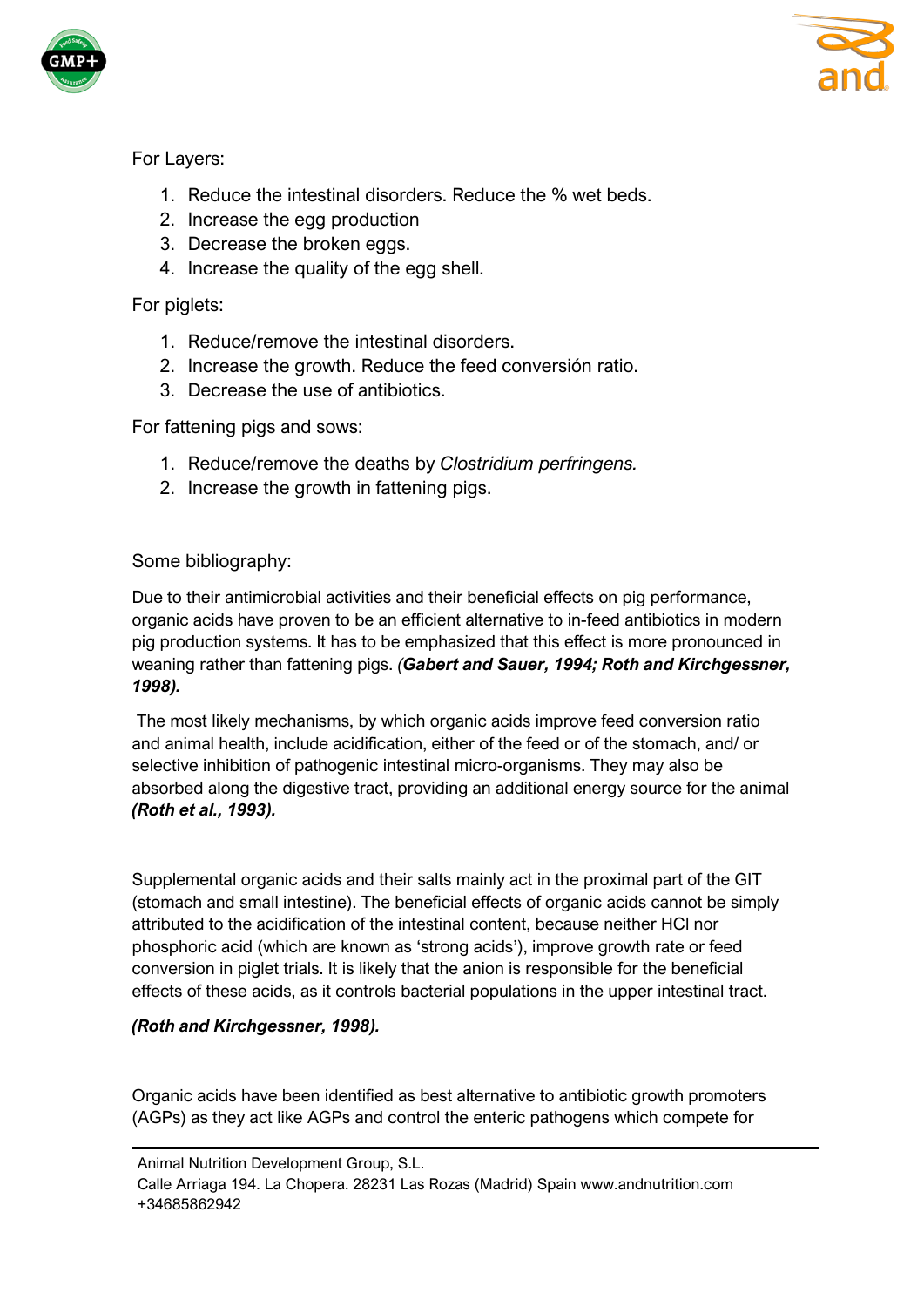



essential nutrients with GI microflora. Other beneficial effects of organic acids include improvement in digestive enzymes activity, microbial phytase activity, increased growth of intestinal mucosa which increases overall growth performance (Adil, 2010)

## *Feed Acidifiers As Natural Growth Promoters in Poultry. Feed Gopal Krishan and Asmita Narang*

The mode of action of acidifier in poultry will be mainly due to its anti microbial action and not like in pig farming on the reduction of the stomach-pH. It is therefore of high importance to balance the acidifier according to this approach. The effect on gramnegative bacteria is increased if the organic acid is not dissociated. Because of this mode of action acidifier need to contain organic acids which are undissociated at different pH values, so that the anti microbial action is prolonged over a wider pH range. In this trial increased animal performance could be monitored. Especially the final body weight of the treated broiler chicken was significantly increased. But also the other performance data showed better results. Average daily weight gain was higher in the acidifier group, partly significantly and the FCR was slightly reduced, even if this reduction was not significantly

## *Acidifier – a modern alternative for anti-biotic free feeding in livestock production, with special focus on broiler production Christian Lückstädt, Nizamettin Şenköylü, Hasan Akyürek, Aylin*

"Sodium butyrate exerted its favorable effect in 3,6 - to 24,2 - fold lower concentrations than the organic acids (citric acid, fumaric acid, propionic acid) used earlier. With respect to its favorable biological and economic effect, sodium n-butyrate can be recommended for use in pig feeding as a growth promoter."

## **Feeding trial in pigs with a diet containing sodium n-butyrate.** *[Gálfi P,](http://www.ncbi.nlm.nih.gov/pubmed?term=Gálfi%20P%5BAuthor%5D&cauthor=true&cauthor_uid=2100936) [Bokori J.](http://www.ncbi.nlm.nih.gov/pubmed?term=Bokori%20J%5BAuthor%5D&cauthor=true&cauthor_uid=2100936)* **Department of Physiology, University of Veterinary Sciences, Budapest, Hungary.**

"The Na-butyrate has a complex trophic effect on the gastrointestinal epithelium in adults. These results suggest that supplementation with Na-butyrate may enhance the development of jejunal and ileal mucosa in formula-fed piglets"

## *Effect of sodium butyrate on the small intestine development in neonatal piglets feed by artificial sow.A. Kotunia<sup>1</sup> , J. Woliñski<sup>1</sup> , D. Laubitz<sup>1</sup> , M. Jurkowska<sup>1</sup> , V. Romé<sup>2</sup> , P. Guilloteau<sup>2</sup> , R. Zabielski*

"We conclude that butyrate enhances the intestinal barrier by regulating the assembly of tight junctions. This dynamic process is mediated by the activation of AMPK. These results suggest an intriguing link between SCFA and the intracellular energy sensor for the development of the intestinal barrier*."*

- Animal Nutrition Development Group, S.L.
- Calle Arriaga 194. La Chopera. 28231 Las Rozas (Madrid) Spain [www.andnutrition.com](http://www.andnutrition.com/) +34685862942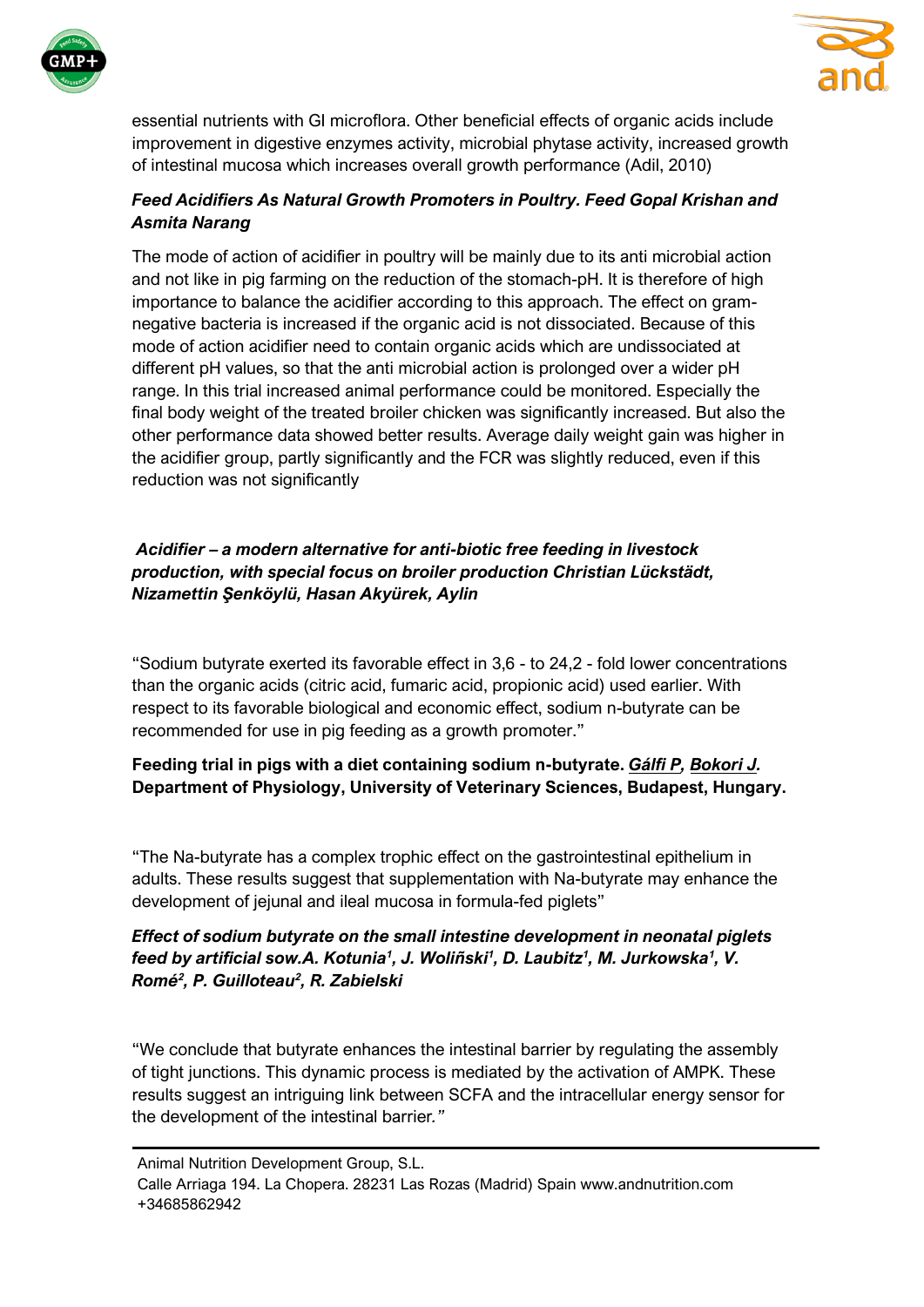



*Butyrate Enhances the Intestinal Barrier by Facilitating Tight Junction Assembly via Activation of AMP-Activated Protein Kinase in Caco-2 Cell Monolayers<sup>1</sup> [,](http://jn.nutrition.org/content/139/9/1619.short#fn-2) <sup>2</sup>[Luying Peng](http://jn.nutrition.org/search?author1=Luying+Peng&sortspec=date&submit=Submit)<sup>3</sup> [,](http://jn.nutrition.org/content/139/9/1619.short#target-3) <sup>5</sup>[Zhong-Rong Li](http://jn.nutrition.org/search?author1=Zhong-Rong+Li&sortspec=date&submit=Submit)<sup>4</sup> , [Robert S. Green](http://jn.nutrition.org/search?author1=Robert+S.+Green&sortspec=date&submit=Submit)<sup>3</sup> [,Ian R. Holzman](http://jn.nutrition.org/search?author1=Ian+R.+Holzman&sortspec=date&submit=Submit)<sup>3</sup> , and [Jing Lin](http://jn.nutrition.org/search?author1=Jing+Lin&sortspec=date&submit=Submit).* .

*"Butyrate caused a 78– 119% increase in cell proliferation in the ileum, distal colon, jejunum, and cecum (P ≤ 0.002). Thus, at an entry rate into the colon within the physiological range, butyrate caused increased intestinal cell proliferation. Thus, intracolonic butyrate may enhance intestinal growth during infancy. "*

## *Cecal Infusion of Butyrate Increases Intestinal Cell Proliferation in Piglets[1](http://jn.nutrition.org/content/137/4/916.short#fn-4) [C.](http://jn.nutrition.org/search?author1=C.+Lawrence+Kien&sortspec=date&submit=Submit)  [Lawrence Kien,](http://jn.nutrition.org/search?author1=C.+Lawrence+Kien&sortspec=date&submit=Submit) et al.*

Many different nutrients, such as pectins, cellulose and xylanes, favour development of various intestinal microorganisms. Prebiotics should not be extensively metabolised, but should induce targeted metabolic processes, thus bringing health benefits to the host's ecosystem. The best documented benefits are associated with the use of indigestible oligosaccharides, such as fructans and galactans. That phenomenon is explained by, among others, easy degradability of bonds present in the structure of fructo-oligosaccharides (FOS) and galacto-oligosaccharides (GOS) by certain enzymes, such as β-fructanosidase and β-galactosidase, commonly occurring in *Bifidobacterium* genus bacteria. Some types of nutritional fibre may be considered prebiotic. Prebiotics play a significant role in nutrition of both livestock and home pets. When assessing the effect of prebiotics on health, one has to take into account the fact that all groups of animals mentioned above differ in terms of anatomy, physiology, nutrition, intestinal microbiota and habitat.

Prebiotics most commonly used in livestock nutrition are: FOS, GOS, inulin, isomaltooligosaccharides (IMO), xylo-oligosaccharides (XOS), lacticol, lactulose, cereal fibre. When designing the composition of prebiotic formulas, determination of an appropriate dosage is essential. Overdose of prebiotics may lead to flatulence and diarrhoea. On the other hand, a great advantage of that kind of formulas is that they may be used for a long time and preventively, having no adverse effects noted for antibiotics.

However, reduction of the intestinal pH was noted in case of FOS administration at the concentration of 2%. Supplementation of broiler chickens' diet with prebiotics results in reduction of gastrointestinal pH and

increased *Lactobacillus* and *Bifidobacterium* counts, caused by increased amount of volatile fatty acids. In their study, Yusrizal and Chen checked the effect of feeding broiler chickens with fructane (of chicory origin) containing feed on growth of birds and length and structure of the intestine of studied animals. The experiment was conducted on 96 broiler chickens, for 6 weeks. An improved body weight gain, feed turnover and

Animal Nutrition Development Group, S.L.

Calle Arriaga 194. La Chopera. 28231 Las Rozas (Madrid) Spain [www.andnutrition.com](http://www.andnutrition.com/) +34685862942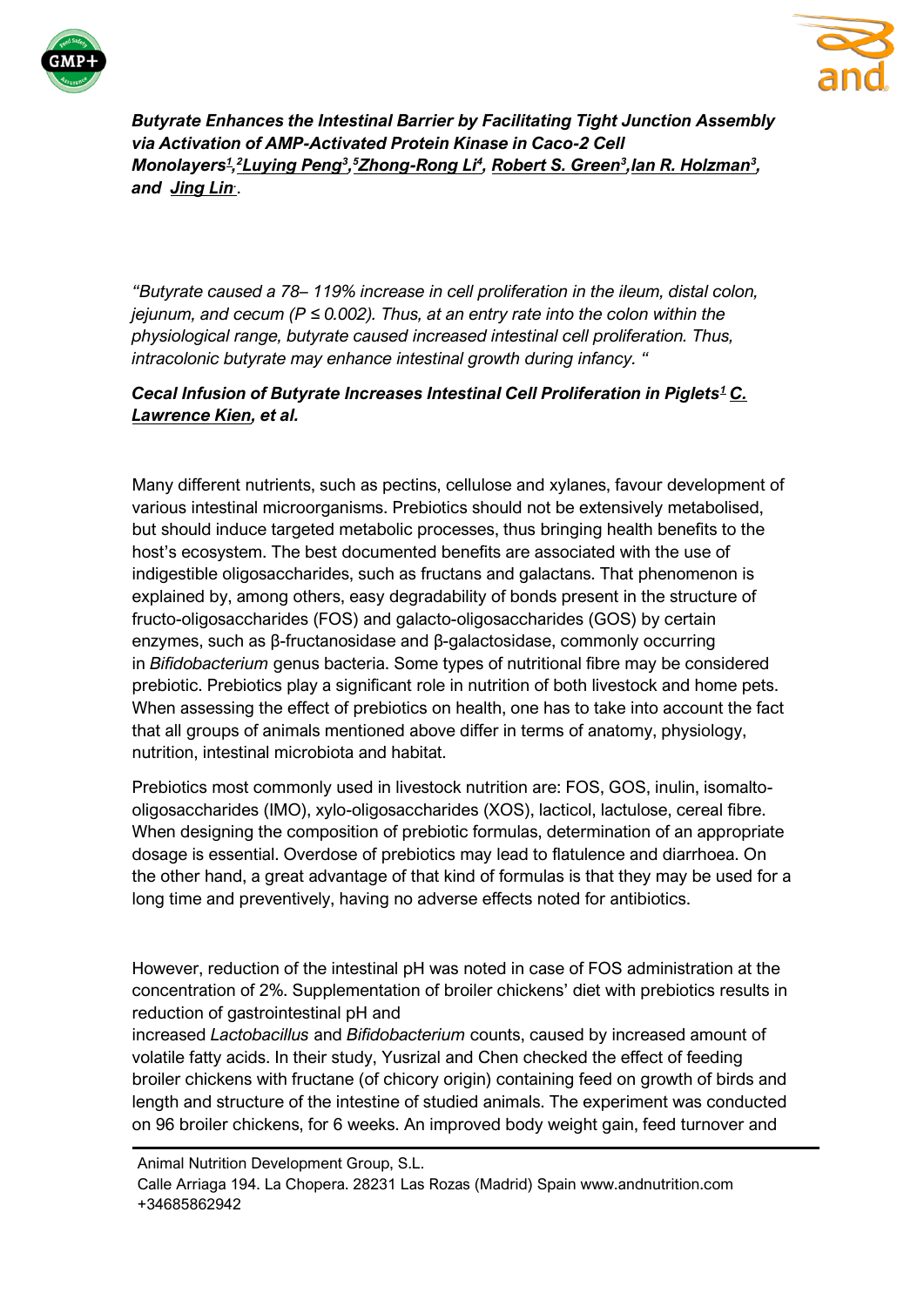



reduced serum cholesterol were found. Moreover, feed supplementation with fructanes caused increase of *Lactobacillus* genus bacteria count and reduction of counts of potential pathogens, such as *Salmonella* and *Campylobacter* in the broiler chicken gastrointestinal tract

Administration of fructooligosaccharides at the dose of 4 g/kg feed had a positive effect on the mean daily growth of studied animals, and on growth of Bifidobacterium and Lactobacillus bacteria, with a simultaneous inhibition of growth of Escherichia coli in experimental animals'' gastrointestinal tract.

### *The role of probiotics, prebiotics and synbiotics in animal nutrition*

*Paulina Markowiak and Katarzyna Śliżewska*

### **Trials done by veterinarians**

The use of our product after many years in many farms all over the World makes us have a huge experience, and the possibility to make specific protocols to all the farms.

TRIAL RESULTS

### **Trials with ANDCID PERFECT IN SOWS** *Clostridium in sows – Digestive problems in piglets*

### **PART 1:** *Clostridium in sows*

Target:

To review the use of ANDCID PERFECT (synergic mixture of substances proved to improve the intestinal health, with coated sodium butyrate, formic acid and FOS, and special absorbent substances) to control sudden deaths (caused by CLOSTRIDIUM PERFRINGENS) in SOWS, in super intensive farm situation. This farm has an historic problem of deaths due to this cause.

The actions of the components in ANDCID PERFECT, is well described in the bibliography, and also in the European Union legislation, but we wanted to test at farm level.

This trial was done in Spain.

We want to thank you to all the people involved in this trial.

Animal Nutrition Development Group, S.L.

Calle Arriaga 194. La Chopera. 28231 Las Rozas (Madrid) Spain [www.andnutrition.com](http://www.andnutrition.com/) +34685862942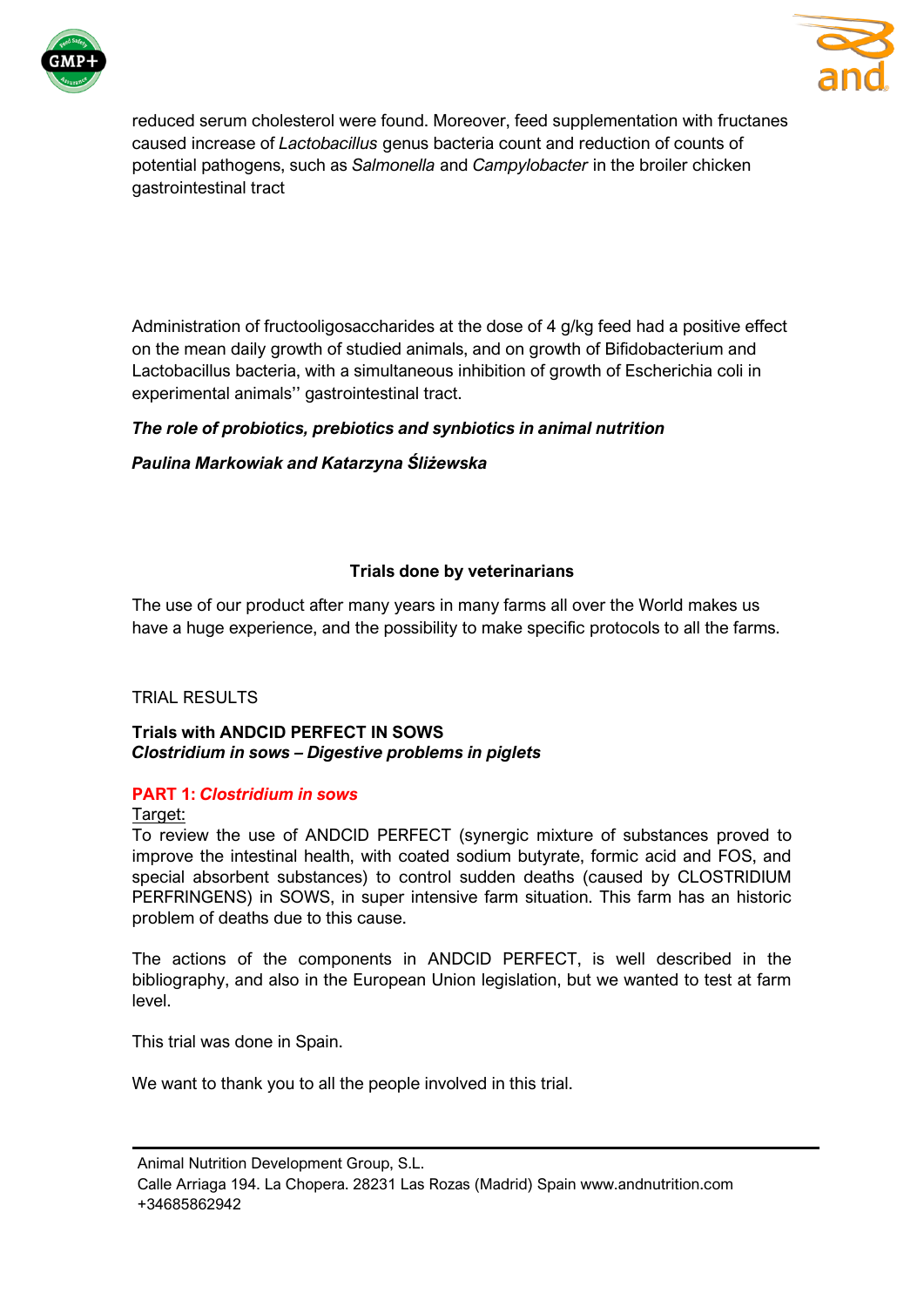



## **TRIAL PROTOCOL**

ANIMALS:

A total of 200 sows were split in 2 randomized groups of 100 animals:

- Group ANDCID PERFECT
- Group Negative control

They were located in exact conditions of light, feeding system, water system and environmental conditions. All the animals were individually identified.

### FEEDING:

The standard feed in gestation and lactation diets.

The feed given to animals was:

- Group ANDCID PERFECT: normal feed + 2 kg/ton of ANDCID PERFECT
- Group Negative control: normal feed and no additive.

CONTROLS:

Each sow dead was determined if the dead was caused by Clostridium attending to the necropsias done to each dead sow.

RESULTS:

Results of the trial are shown in Table 1.

| <b>SOWS</b>                              | Group and<br><b>ANDCID</b><br><b>PERFECT</b> | <b>Group Negative</b><br><b>Control</b> |
|------------------------------------------|----------------------------------------------|-----------------------------------------|
| Total mortality in a year                | 7%                                           | 11%                                     |
| <b>Mortality due to Clostridium</b>      | 1,5%                                         | 6,0%                                    |
| <b>Mortality due to different causes</b> | 5,5%                                         | 5,0%                                    |

Table 1.

#### CONCLUSION:

ANDCID PEFECT is an interesting tool to control sudden deaths caused by Clostridium perfringens in sows.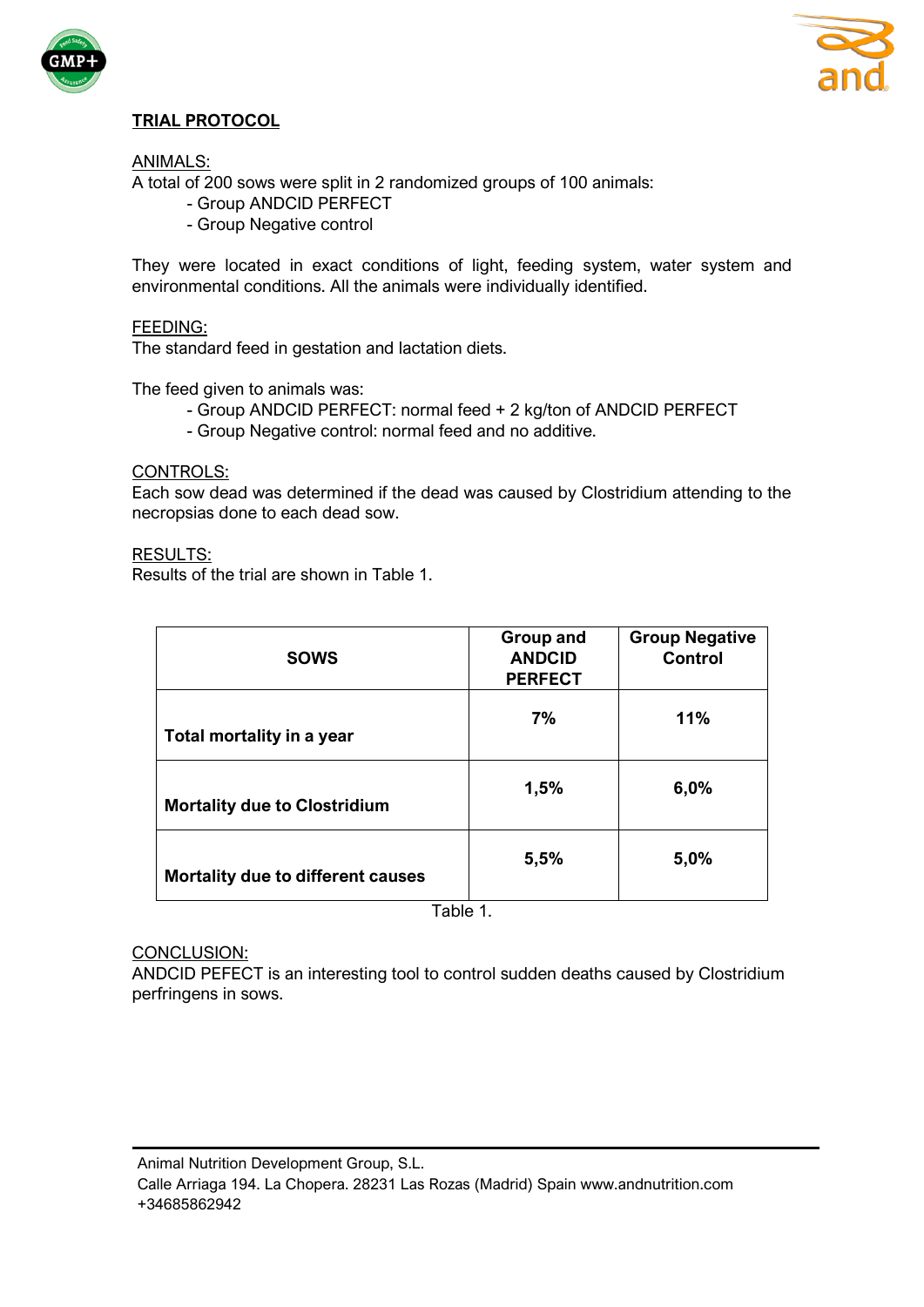



### **PART 2:** *Digestive problems in piglets*

#### Target:

Now that we have many piglets coming from sows that were fed ANDCID PERFECT, and also piglets that are from sows that were feed without additives, we wanted to test if there were differences in the intestinal health of the animals, and the intestinal diseases.

To review the use of ANDCID PERFECT (synergic mixture of substances proved to improve the intestinal health, with coated sodium butyrate, formic acid and FOS, and special absorbent substances) to control indirectly the digestive problems in piglets (using ANDCID PERFECT in the mother sows), in super intensive farm situation.

The actions of the components in ANDCID PERFECT, is well described in the bibliography, and also in the European Union legislation, but we wanted to test at farm level.

This trial was done in Spain.

We want to thank you to all the people involved in this trial.

## **TRIAL PROTOCOL**

### ANIMALS:

A total of 400 piglets were in the trial.

- 200 coming from the sows that have eaten ANDCID PERFECT in the Part 1 of the trial. = GROUP ANDCID PERFECT
- 200 coming from sows that didn't eat ANDCID PERFECT in the part 1 of the trial. = GROUP NEGATIVE CONTROL

They were located in exact conditions of light, feeding system, water system and environmental conditions.

#### FEEDING:

The standard feed in farrowing crates, and after weaning (prestarter and starter diets)

CONTROLS:

- Weight of the animals at birth, weaning, and 9 weeks of age.
- Dead animals in all phases.
- Pens with diarrhoea.

RESULTS: Results of the trial are shown in Table 2 & Table 3